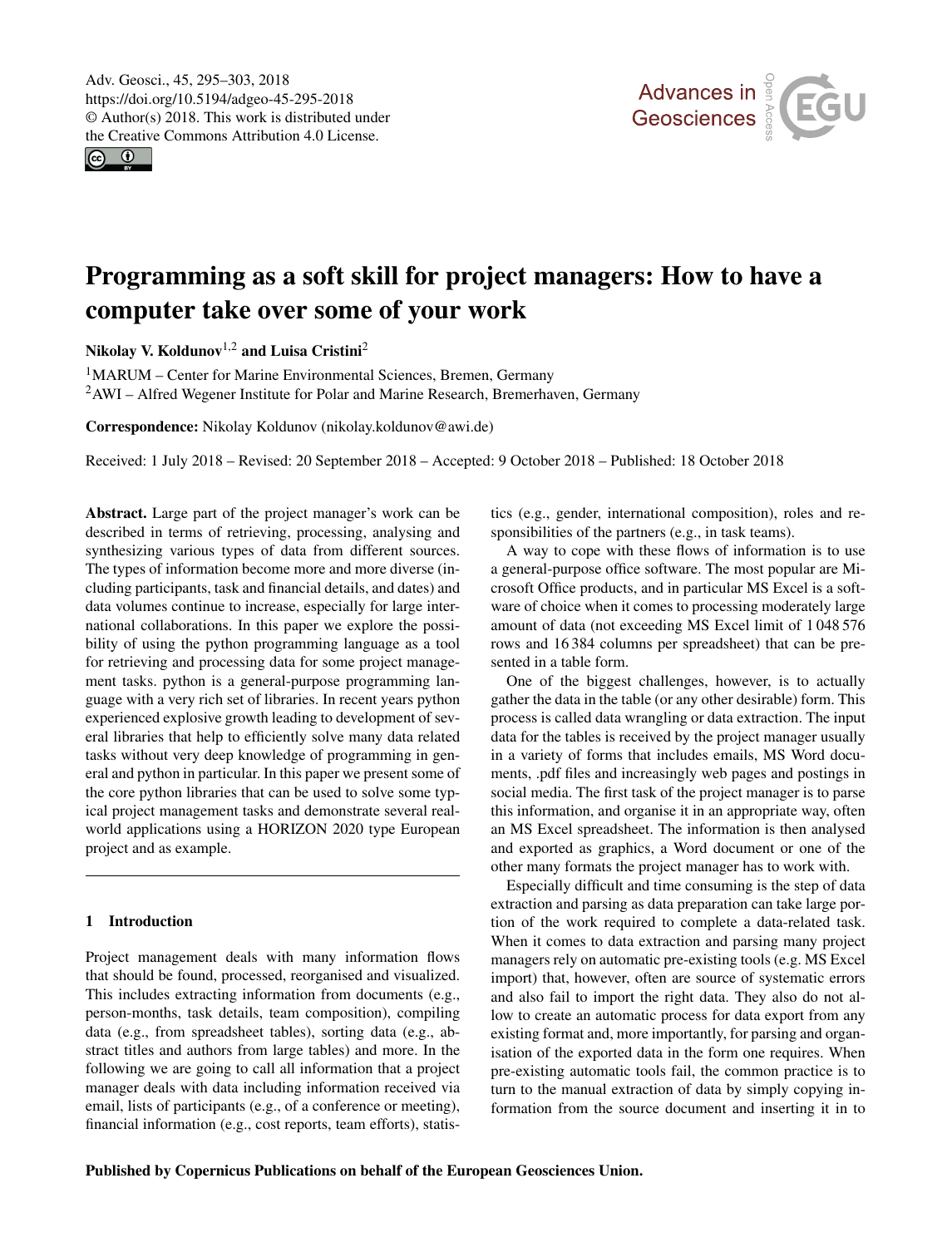the MS Excel spreadsheet. This is however a tedious, time consuming and error-prone process. This data extractionorganisation-synthesis process is comparable among different fields that use data beyond project management and often the amount of data is so large that the manual extraction is practically impossible, so the automatization of this process is the only feasible option. The amount of data needed to be processed by project managers grows constantly so the science project management community could benefit greatly from leveraging experience in automatic data extraction and processing already gained in other communities.

The best way to gain full flexibility for data extraction, parsing and processing is using a programming language. There are many popular programming languages that are used for data analysis such as  $R$  or Java. However in this paper we explore the possibility of using python. python is considered an easy to learn programming language and often used as a first language to teach programming fundamentals (e.g. Massachusetts Institute of Technology, Caltech, UC Berkeley and many others, e.g., Guo, 2014). In recent years, python gained popularity also in scientific data analysis and data processing (Lin, 2014) resulting in the development of a considerable amount of quality code packages (libraries) and documentation available. Another advantage of python that we are going to actively explore in this paper is the well established platform for writing code and data analysis in the browser, Jupyter Notebook, which further improves python learning experience (Jacobs et al., 2016).

Recognising the growing need for a tool to process data for project management tasks and the capabilities of python, the main objectives of this paper are:

- 1. Identify some project management tasks related to data extraction and processing that can be automatized through programming.
- 2. Introduce some of the core python libraries that can be used to solve the identified tasks.
- 3. Demonstrate several real-world applications using the documentation of a European HORIZON 2020 project and a national-funded project as sources of data.

The structure of the paper is as follows: We identify basic project management tasks that can be automatized in Sect. 2. In Sect. 3 we provide description of the case studies performed on the basis of EU Horizon 2020 and national project. Finally, Sect. 4 contains discussion and conclusions.

# 2 Project management activities and python libraries to automatize them

In this section, we identify several key project management data related activities that can be automatized by using programming and for each activity we provide a short description of the way it can be atomatized using python. In particular we mention several python libraries that will be used in the case studies of the next section. The python libraries are collections of programs that expand its basic functionality. Most of the python libraries are free and open source. Code examples from this section can be found in supporting materials and online at [https://github.com/](https://github.com/koldunovn/Programming_for_project_managers) [koldunovn/Programming\\_for\\_project\\_managers](https://github.com/koldunovn/Programming_for_project_managers) (Koldunov and Cristini, 2018, last access: 12 October 2018) in the python\_examples.ipynb notebook. The README file in the repository describes how to get started without installation of python, just by using online interactive computational environment.

### 2.1 Text reformatting

Text reformatting is a quite general task that project managers have to deal with. Automatization can help when large amounts of similar text entries (e.g. names, phone numbers, addresses, publications) have to be available in an harmonised format. One of the main features of python is simple text processing. The basic text processing functionality that allows to work with text data (strings, in python terminology) is part of the language core and does not require installation of any additional libraries. This allows users to, for example, split in parts, reorder and concatenated text. The code snippet below shows a python code that demonstrates an example of work with strings in python. The code converts an initial string that contains the name that should be reformatted (all lowercase, family name, given name name order) to the desired format (capitalize first letters, given name, family name name order). The output of the program is indicated by ">>" sign.

```
Code snippet 1
name = 'lastname firstname'
name_split = name.split()
name\_result = (name\_split[1] + ''+name_split[0]).title()
print("Processed name:" + name_result)
```
>> Processed name: Firstname Lastname

We omit to describe the language syntax, as this is out of the scope of this paper. A good introduction to python strings for interested readers can be found at <https://developers.google.com/edu/python/strings> (last access: 12 October 2018). Here we demonstrate that the code that needs to be written to perform such an operation is short and does not require any additional libraries to be imported. Automatisation of this process is very useful especially when this operation has to be repeated several times. The working version of the code is part of the Supplement. With the code above one can simply replace the "lastname firstname" string and run the code to get the result. Another way is to have a long list of text entries that should be processed and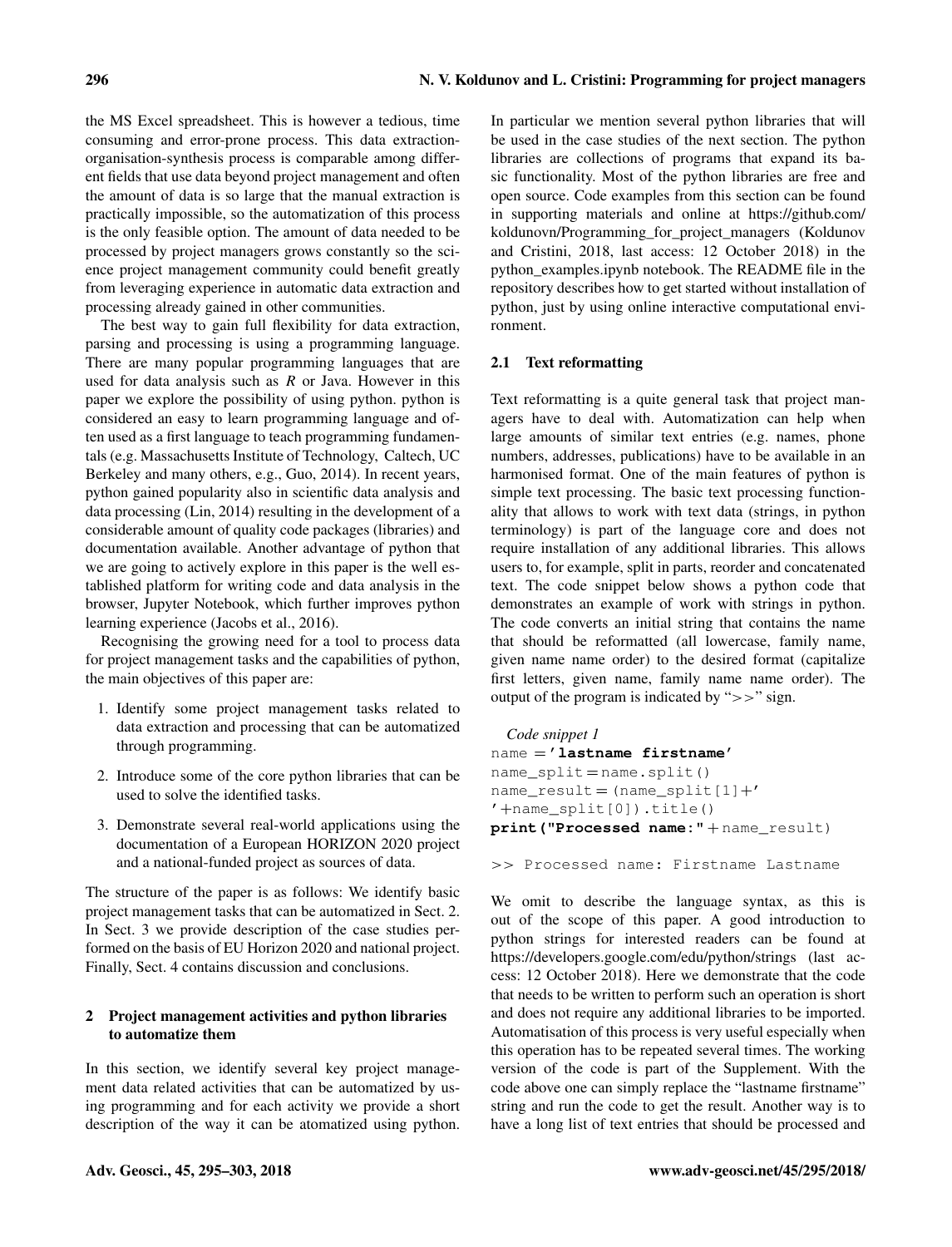# N. V. Koldunov and L. Cristini: Programming for project managers 297

run the code on them. Below is the code that demonstrates processing of several text entries at once:

```
Code snippet 2
names = ['rhodes marie', 'key sarah',
'christensen joe']
for name in names:
  name_split = name.split()
  name result = (name split [1]+'' + name_split[0]).title()
  print("Processed name:" + name_result)
>> Processed name: Marie Rhodes
```
>> Processed name: Sarah Key >> Processed name: Joe Christensen

In this example code we use the "for loop", one of the standard control structures in most programming languages that allows to repeat a set of operations on a sequence of input values. When the number of values one would like to process grows, at some point putting the list values directly in to the text of the computer program become unpractical. A more convenient option is to read them from another source in to the program. We are not going to describe all the ways text data can be imported in python, but in the next section we will mention several ways that can be useful for project managers.

#### 2.2 Work with table data

Data tables are at the core of many data processing and analysis tasks. The most popular software to work with such a data is MS Excel. MS Excel works well for most tasks when the data is already organised and harmonised, but is inflexible and problematic to use for data preparation. In python the most popular solution to work with table data is a library called pandas (McKinney, 2010, 2011). This library provides tools to work with structured datasets (tables in particular) and is widely used in finance, statistical sciences, Earth sciences and many other fields. pandas provides capabilities to work with MS Excel files, so that information can be both imported from and exported back to MS Excel spreadsheets.

Below we show a code snippet that converts Table 1 to Table 2. The operations performed include opening the MS Excel spreadsheet with Table 1, converting last name to uppercase and adding the DR title, capitalizing the first name, reordering of columns and saving data back to MS Excel spreadsheet:

*Code snippet 3*

#### **import pandas**

```
names = pandas.read_excel('./names.xlsx')
names['Last name'] = 'DR '+ names['Last
name'].str.upper()
names['First name'] = names['First
```
Table 1. Input for Example 3.

| Last name   | First name |
|-------------|------------|
| rhodes      | marie      |
| key         | sarah      |
| christensen | joe        |

Table 2. Output of Example 3.

| First name Last name |                |
|----------------------|----------------|
| Marie                | DR RHODES      |
| Sarah                | DR KEY         |
| Joe                  | DR CHRISTENSEN |

```
name'].str.capitalize()
names = names[['First name', 'Last
name']]
# saving
writer = pd.ExcelWriter
('names_processed.xlsx')
names.to_excel(writer, 'Sheet1')
writer.close()
```
In this example, we use capabilities that are not included in the core python distribution but provided by the pandas library. Before using it, the library has to be installed and then imported inside the program with an import statement at the beginning of the code. The example above is used as a demonstration that the pandas library makes it possible to apply changes to the data in a whole column at once. In other words, you can work with all strings in the column in the same way as you would work with a single string, without the need for looping over every string in the column.

Beside MS Excel spreadsheets, another popular format for table data exchange is CSV (comma separated values). This is a simple text document with columns separated by commas or another standard delimiter. This format is one of the main import/export formats for pandas and there is a rich functionality that allows for data homogenisation already while importing.

#### 2.3 Data extraction from different sources

Data does not always come in form of the MS Excel spreadsheet or CVS document, and often has to be extracted from different sources including text files or MS Word documents. In this section we will provide a short overview of ways to extract data from those sources using python.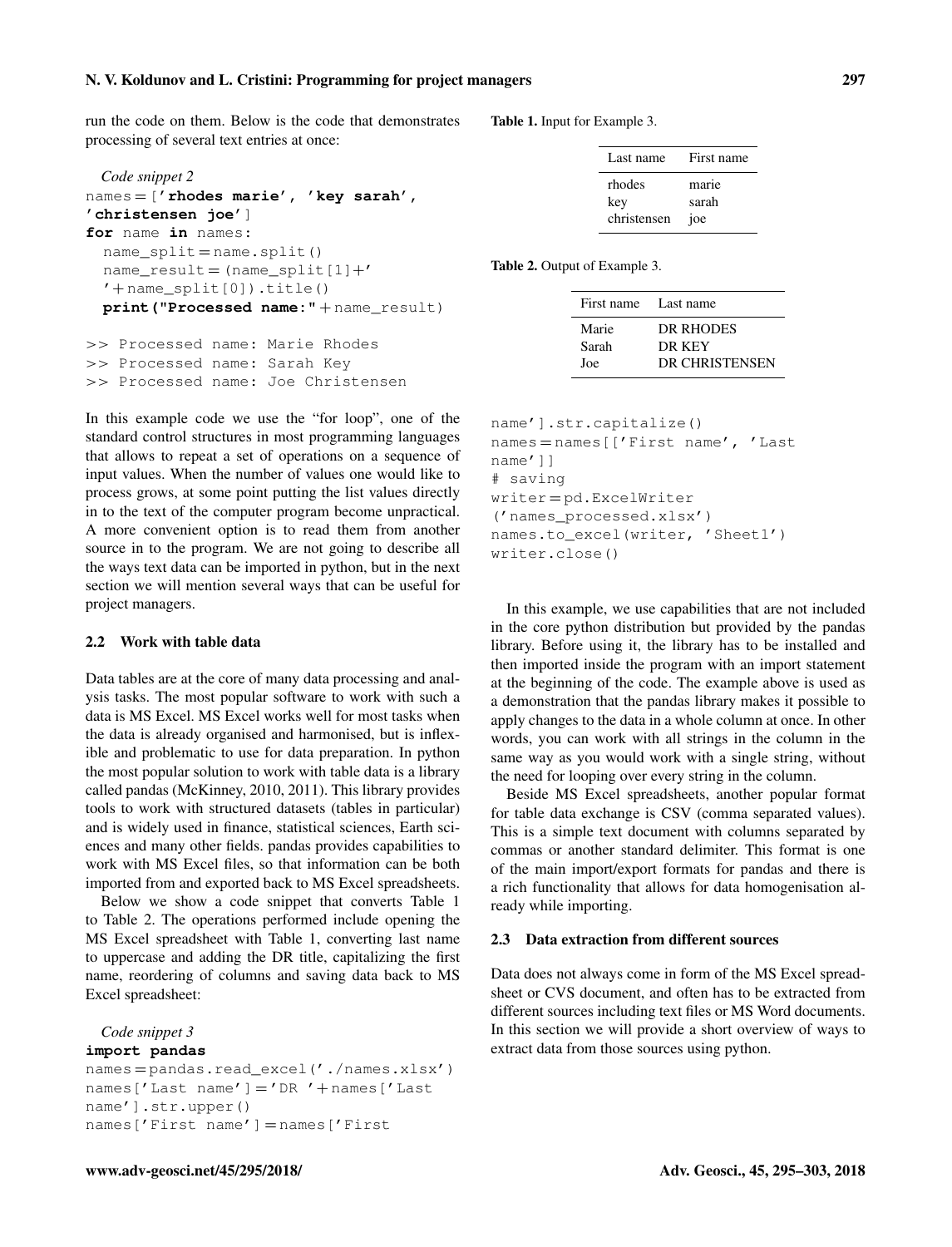Table 3. Input for Example 4.

| LN rhodes      |
|----------------|
| FN marie       |
| LN key         |
| FN sarah       |
| LN christensen |
| FN joe         |
|                |

# 2.4 Text files

Text files can be easily opened with python and simple data extraction can be performed without using additional libraries. The code snippet below shows a simple program that opens a text file and reads it line by line (see Table 3 for file content of the file). Each line is checked for the starting sequence ("LN" or "FN") and its content is added ether to "lastnames" of "firstnames" variables.

```
Code snippet 4
f = open('./names.txt')firstnames = []
lastnames = []for line in f.readlines():
  if line.startswith('LN'):
    lastnames.append(line.split()[1])
  elif line.startswith('FN'):
    firstnames.append(line.split()[1])
  else:
    pass
f.close()
```
The content of the "firstnames" and "lastnames" variables can then be processed as shown in the previous examples or exported to Excel spreadsheet. Reading the file line by line, getting information from each line and putting it to the variable is a very common pattern in data extraction and python allows to do it relatively easily.

When working with numerical information only, an even easier way to open a set of numbers than reading values one by one is using the numpy library, a fundamental package for doing numerical computations in python. One of the features of numpy is its ability to open text files containing numbers and create data structure called n-dimensional array. The code in the example below reads a text file that contain the lines shown in Table 4, reshapes the data into  $3 \times 3$  array and calculates the average over the third column (counting in python starts from zero).

*Code snippet 5* **import numpy**

numbers = numpy.loadtxt('./numpers.txt') reshaped = numbers.reshape(**3,3**) reshaped[:,**2**].mean()

Table 4. Input for Example 5.

| 1980           |
|----------------|
| 12             |
| 0.37           |
| 1981           |
| 1              |
| 0.8            |
| 1982           |
| $\overline{c}$ |
| 0.22           |
|                |

>> 0.46333333333333332

The data in Table 4 represent year, month and a given value, all appearing in one column. Using only four lines of code (including importing the numpy library) it is possible to create the mean of the data values.

#### 2.4.1 MS Word documents

The document file format that is used by the MS Word (.docx) is very different from the plain text files or CSV documents. It contains complicated data structures since all the information about text formatting, images, tables and other objects is also included. The library that can help to extract text and table information from MS Word documents and that is used in the case study below is called docx. Docx converts MS Word documents into the data structures that can be easily handled by python and allows data extraction (mainly text). The examples below demonstrate how one can extract tables from MS Word documents using docx. The library can also help to create MS Word documents, which can be useful also to create MS Word documents automatically. A simple example of such a task is the creation of name badges for a conference participants. An advanced exercise could be to automatically create more complicated reports in MS Word. This however would require good proficiency in python.

#### 3 Case studies

In this section we will briefly cover several cases of using python for extracting processing and exporting information. The complete code with more extensive explanations in the form of Jupyter Notebooks is located in the Supplement and at [https://github.com/koldunovn/Programming\\_for\\_project\\_](https://github.com/koldunovn/Programming_for_project_managers) [managers](https://github.com/koldunovn/Programming_for_project_managers) (last access: 12 October 2018). Jupyter Notebooks (Shen, 2014; Kluyver et al., 2016) allow to combine code execution and narrative with explanations of what the code does in the system that just works in the internet browser. A Jupyter Notebook is is splitted in to the text and code cells where the result of the code execution is outputted under the code cells . In this section we are going to describe the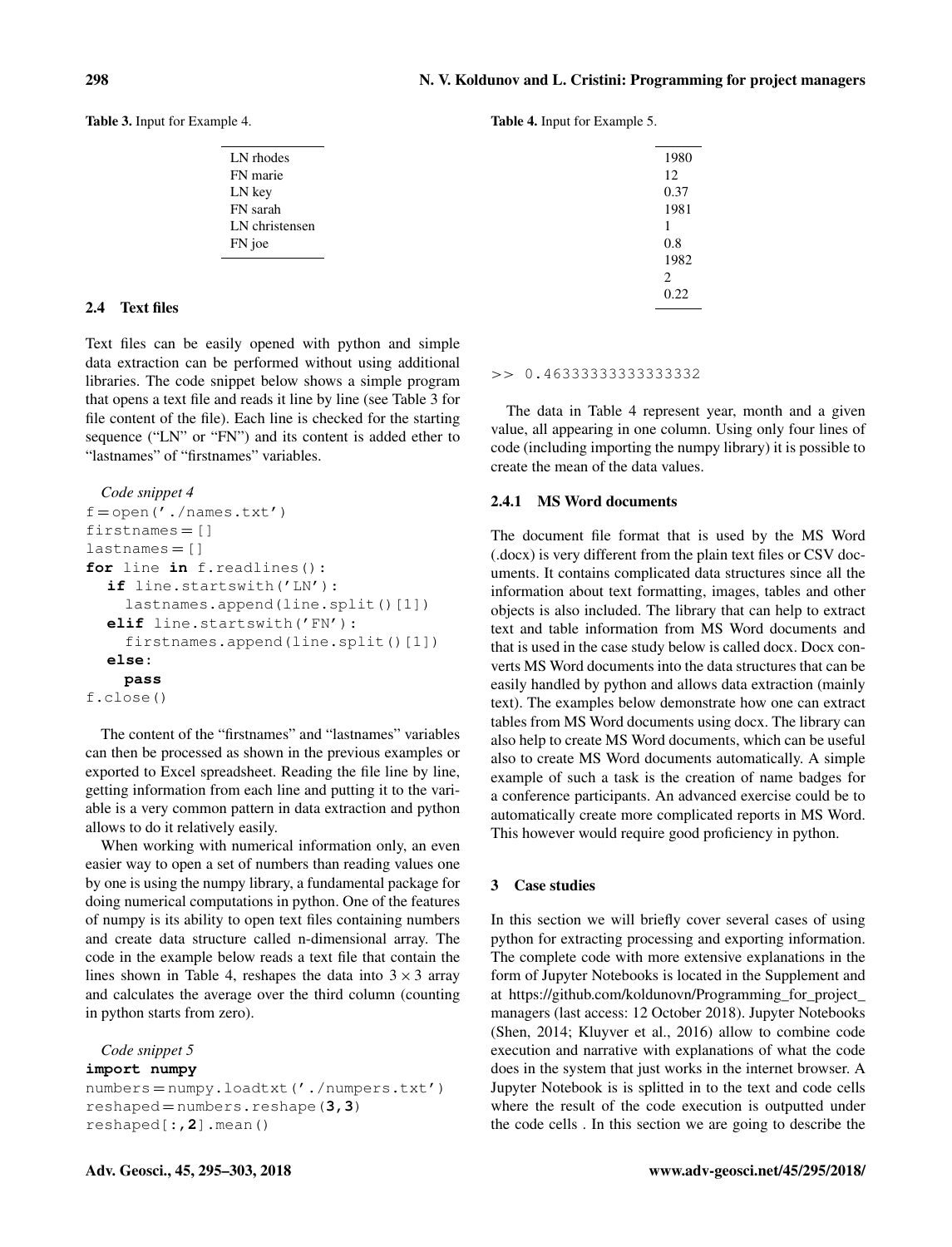# N. V. Koldunov and L. Cristini: Programming for project managers 299

1.3.2. WT2 list of deliverables

| (a) | <b>Deliverable</b><br>Number <sup>14</sup> | <b>Deliverable Title</b> | <b>WP</b><br>number <sup>9</sup> | <b>Lead beneficiary</b> | Type <sup>15</sup> | <b>Dissemination</b><br>level <sup>16</sup> | Due<br>Date (in<br>months) <sup>1</sup><br>$\overline{ }$ |
|-----|--------------------------------------------|--------------------------|----------------------------------|-------------------------|--------------------|---------------------------------------------|-----------------------------------------------------------|
|     | D1.1                                       | Ocean deliverable 1      | WP1                              | 1 - PARTNER 1           | Report             | Public                                      | $\overline{4}$                                            |
|     | D1.2                                       | Ocean deliverable 2      | WP1                              | 1 - PARTNER 1           | Other              | Public                                      | 12                                                        |
|     | D1.3                                       | Ocean deliverable 3      | WP1                              | <b>8 - PARTNER 8</b>    | Other              | Public                                      | 24                                                        |
|     | D1.4                                       | Ocean deliverable 4      | WP1                              | 9 - PARTNER 9           | Report             | Public                                      | 30                                                        |
|     | D1.5                                       | Ocean deliverable 5      | WP1                              | 7 - PARTNER 7           | Report             | Public                                      | 48                                                        |

| (b) | А |                     |                      |                 |                            |        | G                     |    |            |
|-----|---|---------------------|----------------------|-----------------|----------------------------|--------|-----------------------|----|------------|
|     |   | Deliverable numberl | Deliverable title    |                 | WP number Lead beneficiary | Type   | Emination Date (in mo |    | Due date   |
|     |   | D <sub>1.1</sub>    | Ocean deliverable 1  | WP1             | 1 - PARTNER 1              | Report | Public                |    | 2017-02-15 |
|     |   | D <sub>1.2</sub>    | lOcean deliverable 2 | WP1             | 1 - PARTNER 1              | Other  | Public                | 12 | 2017-10-15 |
|     | 2 | D <sub>1.3</sub>    | Ocean deliverable 3  | WP1             | 8 - PARTNER 8              | Other  | Public                | 24 | 2018-10-15 |
|     | 3 | D <sub>1.4</sub>    | lOcean deliverable 4 | WP1             | 9 - PARTNER 9              | Report | Public                | 30 | 2019-04-15 |
|     |   | D <sub>1.5</sub>    | Ocean deliverable 5  | WP <sub>1</sub> | 7 - PARTNER 7              | Report | Public                | 48 | 2020-10-15 |
|     |   |                     |                      |                 |                            |        |                       |    |            |

Figure 1. The "list of deliverables" table from standard EU Horizon 2020 DoW document (a), and data automatically extracted from this document and saved to MS Excel spreadsheet (b).

workflow and obtained results using real world data sources, whereas the detailed explanation of the python code is given in the Supplement Jupyter Notebooks.

#### 3.1 Extract information from EU Horizon 2020 DoW

The Description of Work is one of the main documents of an EU H2020 project because it explains the project work plan in detail, including the description of each work package and task. It includes many tables (e.g., for deliverables, milestones, resources) that are used as reference by the project manager to keep track of the project progress. However organisation of this document is not optimal, and getting structured information from it can be challenging, especially when many partners are involved. In the example below we extract several tables from the project's DoW, perform some simple data sorting and output the result. The detailed notebook with the code and detailed explinations can be found online at [https://github.com/koldunovn/Programming\\_for\\_project\\_](https://github.com/koldunovn/Programming_for_project_managers/blob/master/EU_HORIZON2020.ipynb) [managers/blob/master/EU\\_HORIZON2020.ipynb](https://github.com/koldunovn/Programming_for_project_managers/blob/master/EU_HORIZON2020.ipynb) (last access: 12 October 2018) and in the Supplement.

First, we open the file "EU-PYTHON.docx" in python using the docx library. One can directly access tables in this document, so we select a table with the list of work packages, extract the information, put it into the pandas data structure (DataFrame) and output to MS Excel spreadsheet. Similar

steps are repeated with the "list of Beneficiaries" table. The "list of deliverables" is more complicated as it spans through several pages. In the Supplement we show how to extract information from such multi page tables and then combine it into pandas DataFrame. The "list of deliverables" contains only "due dates" for project deliverables in months starting from the beginning of the project. If the project start date is known, it is easy to convert this information to real time. The parts of the source "list of deliverables" and corresponding processed parts exported to Excel are shown on Fig. 1.

In the second part of the notebook we show how to perform some analysis of the table directly in python including selection of all deliverables for one partner, sorting deliverables by the date, statistics on how many deliverables every lead beneficiary has and so on. It is worth noticing that most of the analysis can be done with just one line of code.

In the standard EU Horizon 2020 DoW deliverables and milestones are separated. However in practice it is easier to have them together to keep track on the timing for project partners. In another notebook [\(https://github.](https://github.com/koldunovn/Programming_for_project_managers/blob/master/EU_HORIZON202_merge_tables.ipynb) [com/koldunovn/Programming\\_for\\_project\\_managers/blob/](https://github.com/koldunovn/Programming_for_project_managers/blob/master/EU_HORIZON202_merge_tables.ipynb) [master/EU\\_HORIZON202\\_merge\\_tables.ipynb,](https://github.com/koldunovn/Programming_for_project_managers/blob/master/EU_HORIZON202_merge_tables.ipynb) last access: 12 October 2018) we demonstrate how to merge the table of deliverables with the table of milestones. This can be used as an example for merging two tables that have partly different columns.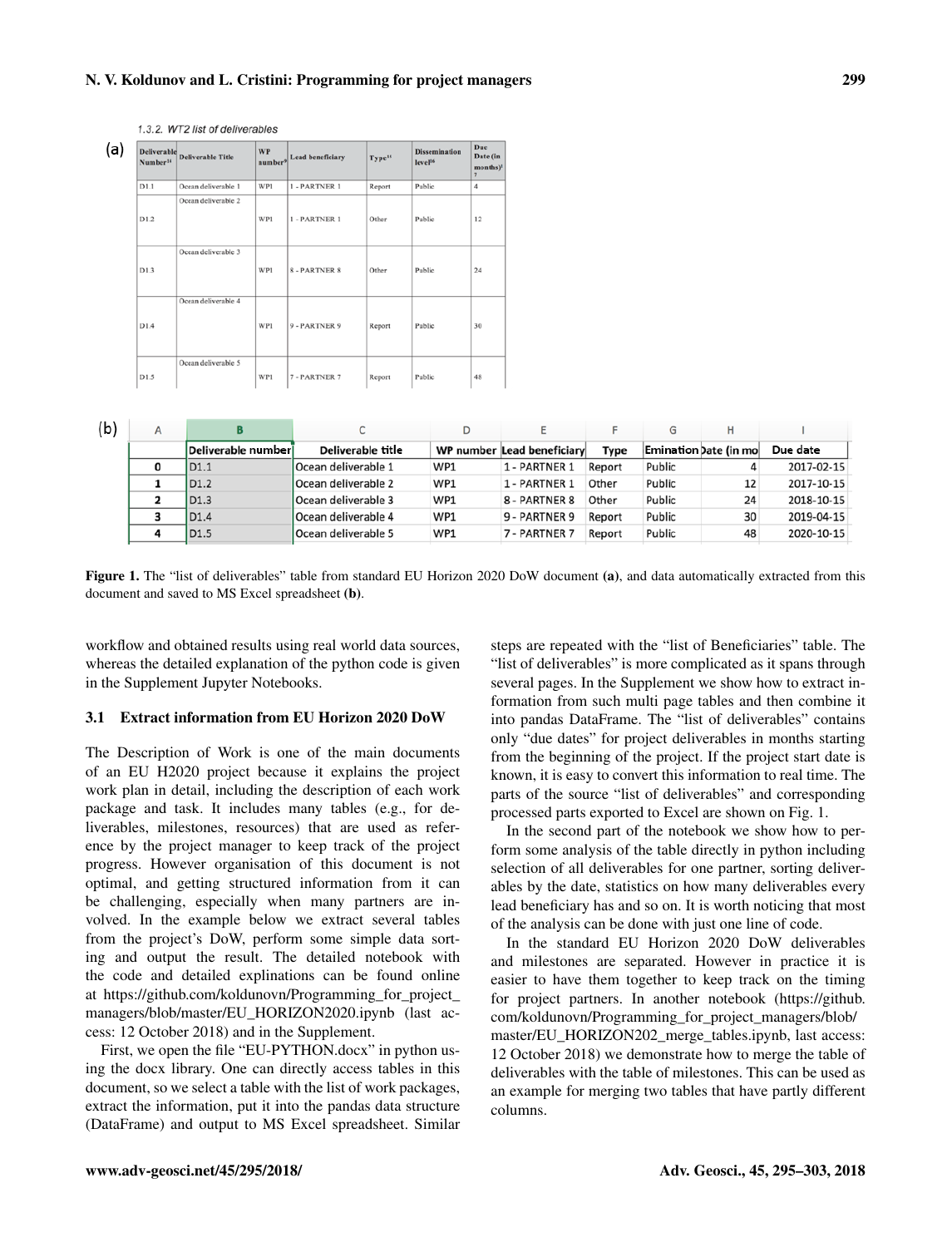

Figure 2. Bar chart of the years when each of the PIs get their Diploma and PhD sorted by the year of the PhD defence.

# 3.2 Extract information from national project description

For this example we use a MS Word document of a national project's proposal that is structured differently from the EU H2020 DoW used in the previous section. In particular not all relevant information is available in the table from, so some of it has to be extracted from the plain text. The detailed notebook with the code is located online at [https://github.com/koldunovn/Programming\\_for\\_project\\_](https://github.com/koldunovn/Programming_for_project_managers/blob/master/National_project.ipynb) [managers/blob/master/National\\_project.ipynb](https://github.com/koldunovn/Programming_for_project_managers/blob/master/National_project.ipynb) (last access: 12 October 2018)

We again begin by opening the document with the docx package and then get the information from the tables. The tables contain information on project principal investigators (PIs), but their cells are not regular and fields often contain large portions of text (e.g., "Areas of expertise and key competences", "Four most relevant publications"). We show how to reformat such tables into a more convenient format for data extraction and how to export only some parts of the table (e.g. only PI's name and affiliation) into MS Excel. Two possible ways to extract numerical information (e.g., year) from long strings (e.g., "Diploma in physics (1996), PhD in physics (2000)") are demonstrated. We also extract information on the PI's h-index and perform some simple analysis. Figure 2 shows an example of such analysis, i.e., bar chart of the years when each of the PIs get their Diploma degree and PhD degree sorted by the year of the PhD defence.

#### Discussion and conclusions

Some tasks within science project management that involve data processing (in particular data retrieval, compilation, homogenisation and synthesis) are extremely time consuming for project managers, especially when the projects involve large international teams and complex financing schemes (such as European projects). However many of these tasks are repetitive and can therefore be automatized through programming. This saves precious time that the project manager can use in more fruitful ways (e.g., for activities that require thinking and creativity).

In this paper we explored the possibility of using python as a tool for solving typical scientific project management tasks that involve data. We identified some example tasks related to data extraction and processing that can be automatized through programming and we provided a preliminary review of some of the core python libraries that can be used to solve these tasks. We also demonstrated several real-world applications using a typical European and national project's documentation as source of data.

python is a very useful and versatile language for organising and visualizing data related to the management of scientific projects, especially some libraries such as pandas and numpy. There are several programming languages that can be used for the same purpose (such as  $R$  or Java to name two examples), however we focused on python as it is flexible, relatively easy to learn and has become popular in several fields including geosciences. python's unique strength is the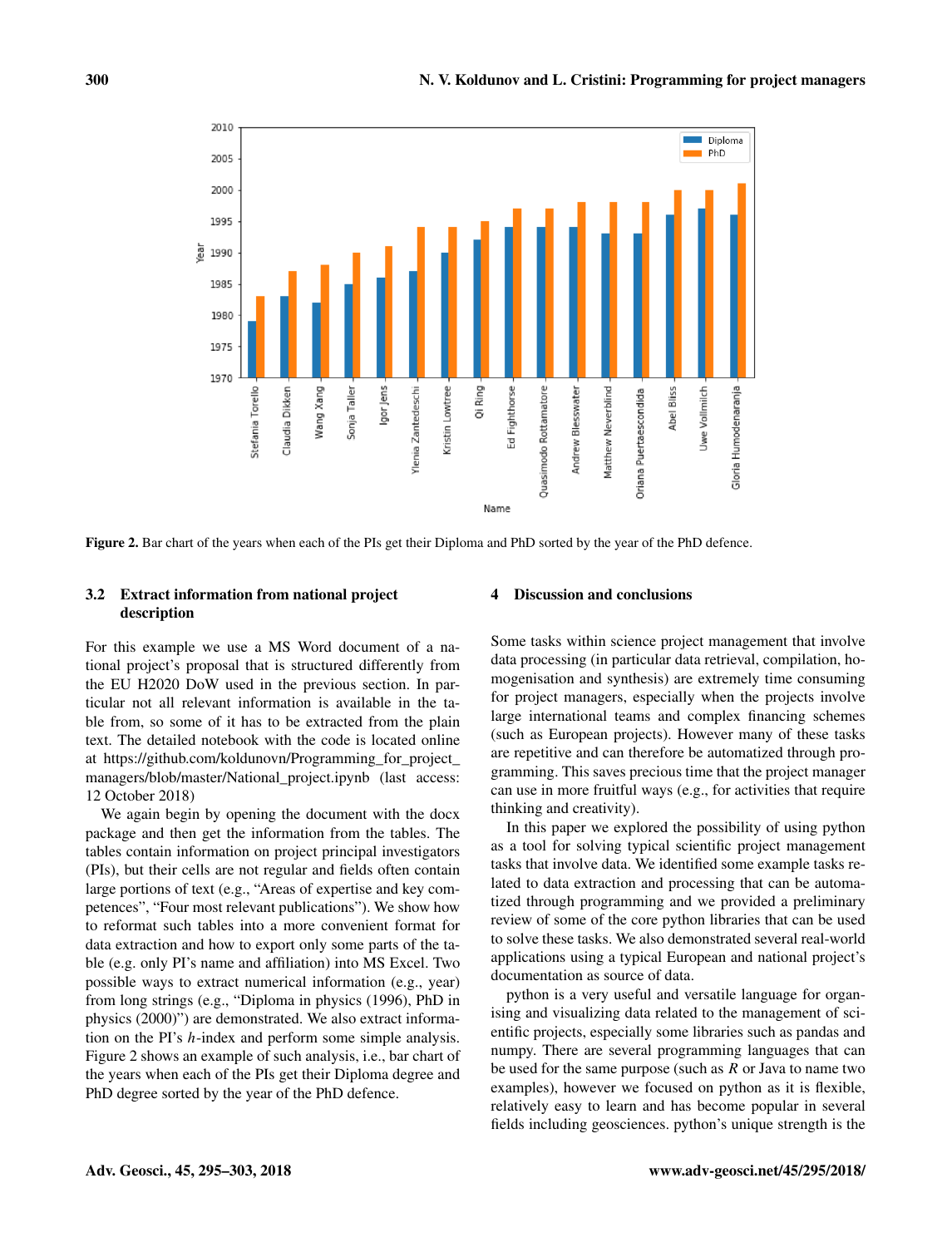wide coverage of different topics of its tool suite (libraries) and the possibility to transfer innovations between different communities and disciplines (Lin, 2012).

The main disadvantage of using a programming language such as python to cope with data-related project management tasks is that the automatization process requires time to be set up (in fact the time needed to write the code itself is longer than time required for manually performing each task taken individually) so it might not seem attractive initially for project managers who are always working with tight timelines. There is therefore a considerable learning effort that needs to be taken into account to start using python in an efficient way. However this investment in time for learning and code writing has a return on the long term, i.e., when a code written for one task can be utilised several times and therefore reduce the total time spent on performing similar tasks again and again. Furthermore the skills acquired by the project manager in the course of learning the programming language are beneficial also for other aspects of their job. For example it can help when applying project management processes where one have to have a workflow that consider inputs, tools and procedures, and outputs.

In conclusion, we found that python is a flexible and powerful tool that can help ease the daily work of science project managers especially for data and information-related tasks. Through our overview of tools and case studies we demonstrated python utility for science project management and we advocate for more programming training to be available for project managers to take full advantage of coding and thus work in a more time-efficient way.

*Code availability.* The code is available at [https://github.com/](https://github.com/koldunovn/Programming_for_project_managers) [koldunovn/Programming\\_for\\_project\\_managers](https://github.com/koldunovn/Programming_for_project_managers) (last access: 12 October 2018) (Koldunov and Cristini, 2018).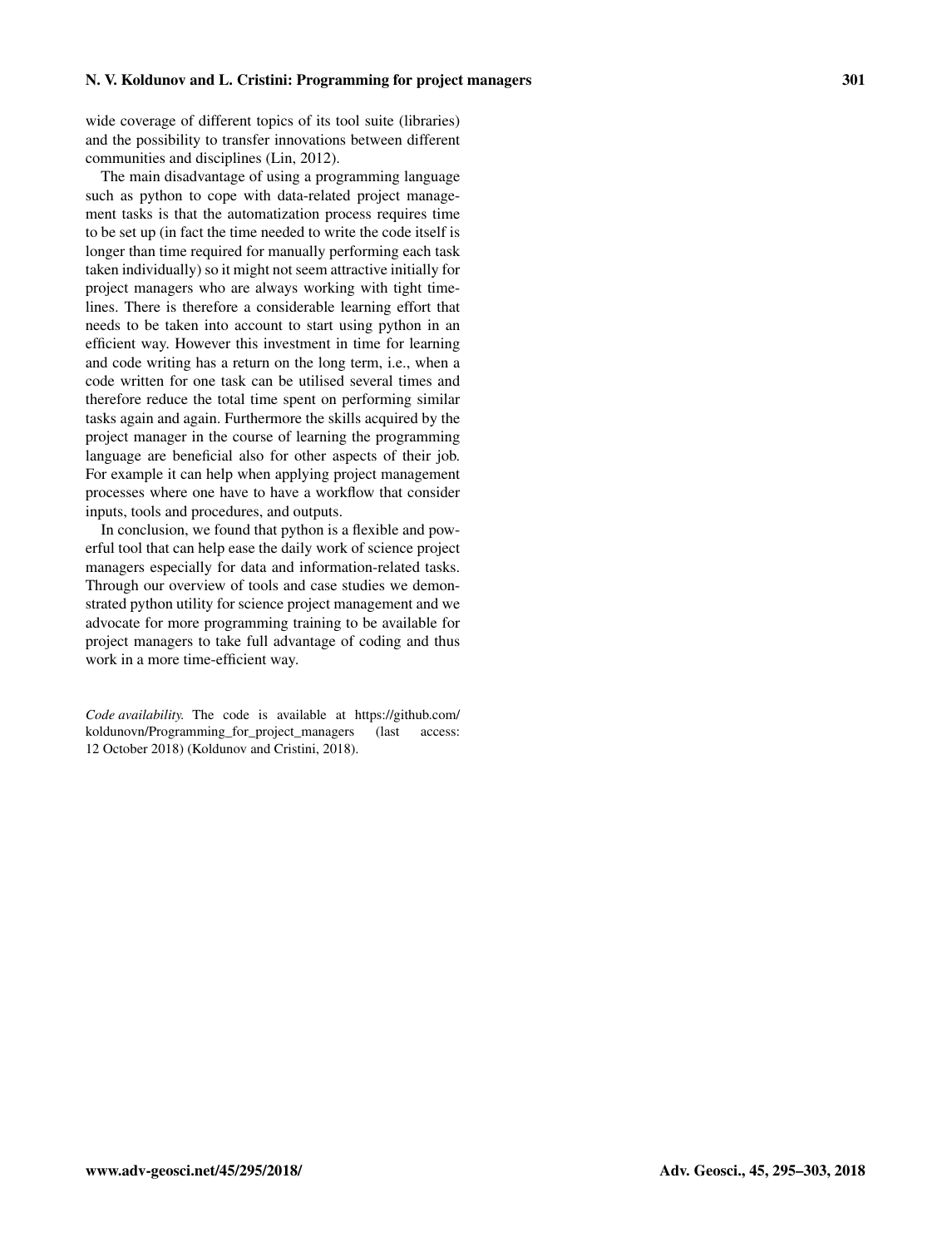# Appendix A: How to start learning python

In our own experience, we find that the best way to learn a computer language is to cover the very basics of the language syntax and then begin a small project (or set of projects) that is directly related to our work (or hobby) so progress is much faster than it would be by focusing on abstract exercises. It is also very helpful to find someone in the organisation with python knowledge that could help at the beginning of the learning process.

Below we list some of the resources that in our opinion are useful for beginners with no prior knowledge of python:

- "Learn Python 3 the Hard Way" [\(https:](https://learnpythonthehardway.org/) [//learnpythonthehardway.org/,](https://learnpythonthehardway.org/) last access: 12 October 2018) – an eBook, not free.
- Code Academy [\(https://www.codecademy.com/learn/](https://www.codecademy.com/learn/learn-python) [learn-python,](https://www.codecademy.com/learn/learn-python) last access: 12 October 2018) – free online tutorials, require no python installation, all done in the browser.
- LearnPython.org [\(http://learnpython.org/en/,](http://learnpython.org/en/) last access: 12 October 2018) – free online tutorials.
- Programming with Python from Software Carpentry [\(https://swcarpentry.github.io/](https://swcarpentry.github.io/python-novice-inflammation/) [python-novice-inflammation/,](https://swcarpentry.github.io/python-novice-inflammation/) last access: 12 October 2018) – materials for one day introductionary course.
- Dive into Python 3 [\(http://www.diveintopython3.net/](http://www.diveintopython3.net/your-first-python-program.html) [your-first-python-program.html,](http://www.diveintopython3.net/your-first-python-program.html) last access: 12 October 2018) – free online book.